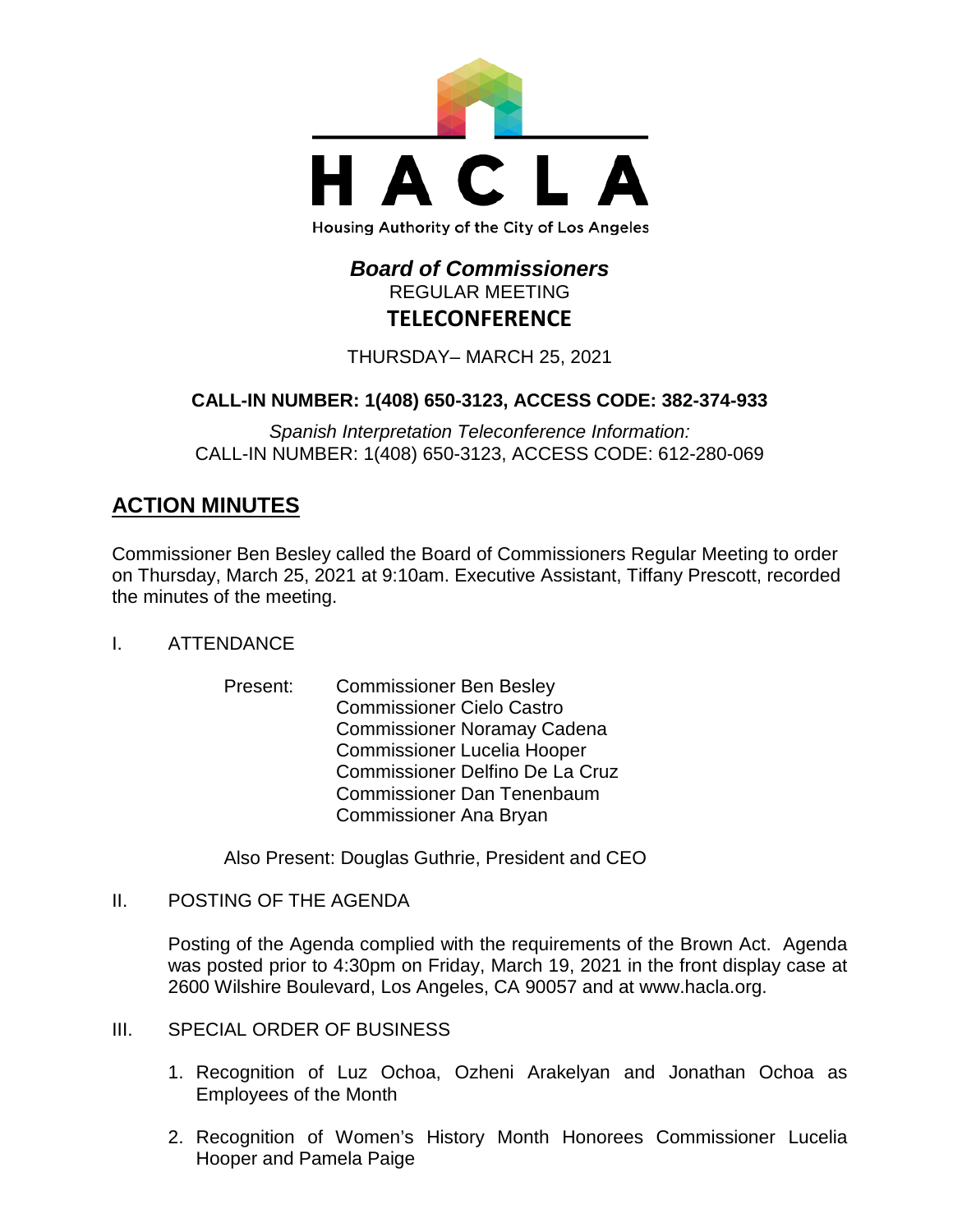#### **\****Please note special Teleconference Public Comment Instructions*

MEMBERS OF THE PUBLIC WHO WISH TO SPEAK ON ANY ITEM ARE REQUESTED TO SUBMIT A **WRITTEN COMMENT** TO THE BOARD SECRETARY FOR EACH ITEM THEY WISH TO ADDRESS. **THE DEADLINE FOR WRITTEN COMMENTS IS WEDNESDAY, MARCH 24, 2021 AT 12:00PM. ALL WRITTEN COMMENTS SHOULD BE SUBMITTED VIA EMAIL TO [TIFFANY.PRESCOTT@HACLA.ORG.](mailto:TIFFANY.PRESCOTT@HACLA.ORG) PLEASE MAKE SURE EMAIL INCLUDES NAME, AGENDA ITEM NUMBER, AND ADDRESS/ORGANIZATION FOR WHOM YOU REPRESENT. WE ALSO ASK THAT ALL COMMENTS BE LIMITED TO 500 WORDS OR LESS.** THE SECRETARY WILL PROVIDE ALL WRITTEN COMMENTS TO THE BOARD FOR REVIEW PRIOR TO THE MARCH 25, 2021 BOC MEETING. THE SECRETARY WILL ALSO READ EACH PUBLIC COMMENT INTO THE RECORD AT THE TIME THE ITEM IS CONSIDERED.

THE PURPOSE OF PUBLIC COMMENT IS TO ALLOW THE PUBLIC TO ADDRESS THE BOARD AND THE BOARD IS INTERESTED IN HEARING FROM MEMBERS OF THE PUBLIC, STAKEHOLDERS AND INTERESTED PARTIES. HOWEVER, SPEAKERS ARE ASKED TO EXERCISE COURTESY AND CONSIDER THE RIGHTS OF OTHER SPEAKERS BY ADHERING TO THE SPECIAL TELECONFERENCE PUBLIC COMMENT INSTRUCTIONS AND IF POSSIBLE REFRAIN FROM UNNECESSARY REPETITION IN THEIR COMMENTS.

- V. PRESIDENT AND CEO ADMINISTRATIVE REPORT
	- 1. Monthly Oral Report
- VI. BOARD BUSINESS ITEMS
	- A. Items for Discussion
		- 1. Proposed Resolution Approving Modifications to the 2020 Cares Act Funding Expenditure Plan, and Authorizing the President & CEO, or Designee, to Award and/or Amend Contracts and Execute All Required Contract Documents
		- Purpose: Authorize the modified expenditure plan for Coronavirus Aid, Relief, and Economic Security (CARES) Act funds in support of coronavirus (COVID-19) response and prevention. This report also provides an update on progress on key initiatives.
		- Contact: Marlene Garza, Chief Administrative Officer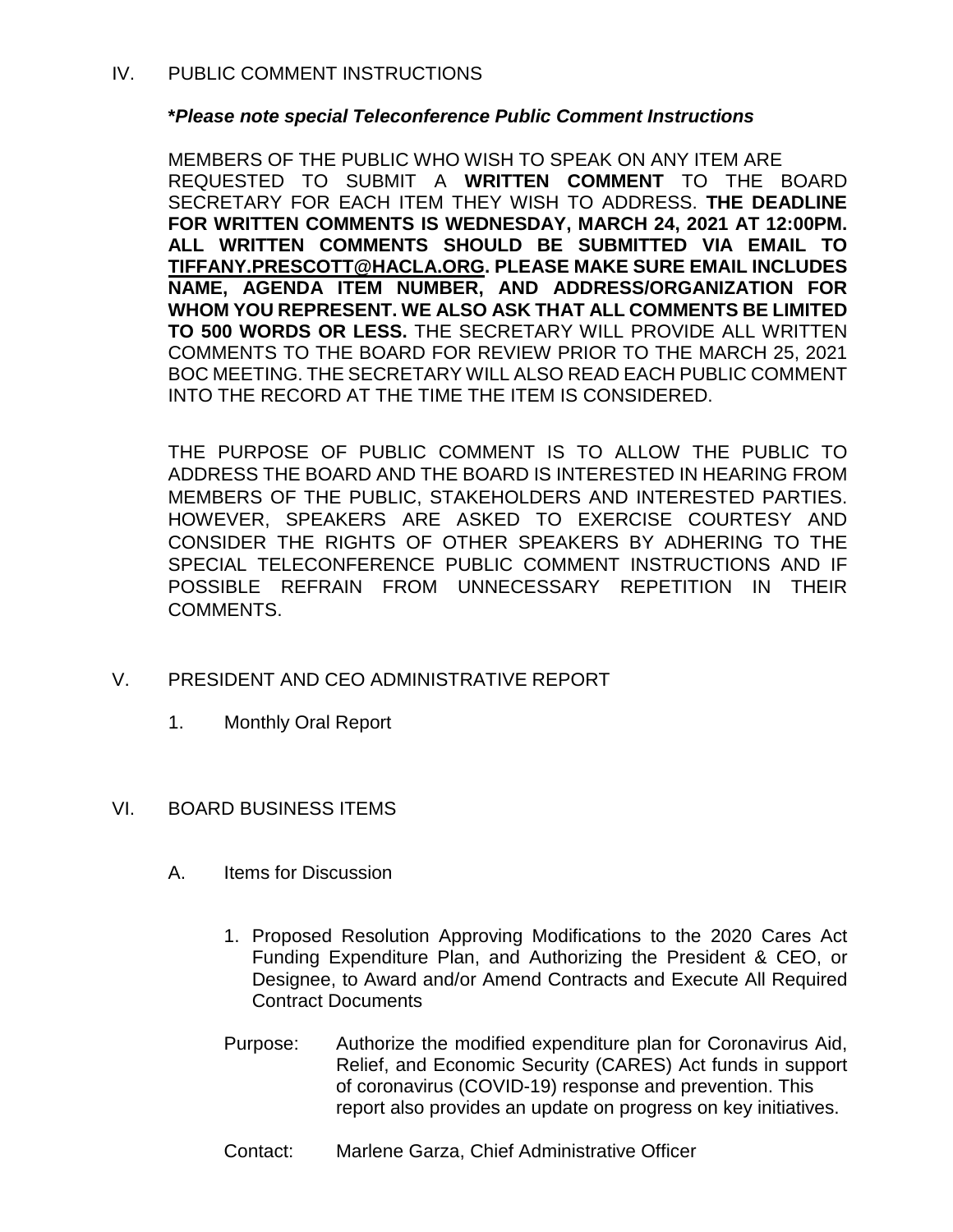Action: **APPROVED** Motioned: Commissioner Lucelia Hooper Seconded: Commissioner Delfino De La Cruz

6 AYES, 0 NAYS, 1 ABSENT (D. Tenenbaum), Motion Carried

- 2. Proposed Resolution Authorizing the Approval of an Exception to HACLA's and its Related Entities' Debt Management Policy (MPP 107.7), Specifically Section VII- Derivative Products, to Allow an Instrumentality of HACLA, LOMOD RHC I LLC, its Sole Member Being La Cienega LOMOD, Inc., to Enter Into Swap and Other Pre-Closing Ancillary Financing Documents, and Related Applications, Documents and Agreements as the Managing General Partner of Rose Hill Courts Phase I, L.P. in Order to Facilitate the Redevelopment of Rose Hill Courts
- Purpose: Adopting the resolution (Attachment 1) will approve a one-time exception to Section VIIDerivative Products, of the Debt Management Policy (MPP 107.7) (the "Policy") of the Housing Authority of the City of Los Angeles ("HACLA") to permit an instrumentality of HACLA, LOMOD RHC I, LLC ("LOMOD"), through its sole member and HACLA instrumentality, La Cienega LOMOD, Inc. ("La Cienega") to enter into documents in furtherance of utilizing an interest rate swap (the "Swap") as a component of the financing plan for the redevelopment of Rose Hill Courts Phase I (the "Project"). The exception to the Policy is justified in this instance, because it will yield lower financing costs and more favorable terms compared to alternative financing structures submitted by other lenders that do not feature a swap component.

Approval of this waiver is not an approval of the final financing documents or deal terms but is required at this stage in order to allow Rose Hill Courts Phase I, LP to continue is applications and negotiations with its lender and equity investor. Staff will come back to the HACLA Board in April or May 2021 with substantially final financing, HUD and development transaction documents for final Board review and approval.

Contact: Jenny Scanlin, Chief Strategic Development Officer

### Action: **APPROVED**

Motioned: Commissioner Lucelia Hooper Seconded: Commissioner Noramay Cadena

7 AYES, 0 NAYS, 0 ABSENT, Motion Carried

*\*\* Dan Tenenbaum returned to meeting at 10:13am \*\**

3. Watts Rising (Jordan Downs) Choice Neighborhood Initiative Update

Contact: Jenny Scanlin, Chief Strategic Development Officer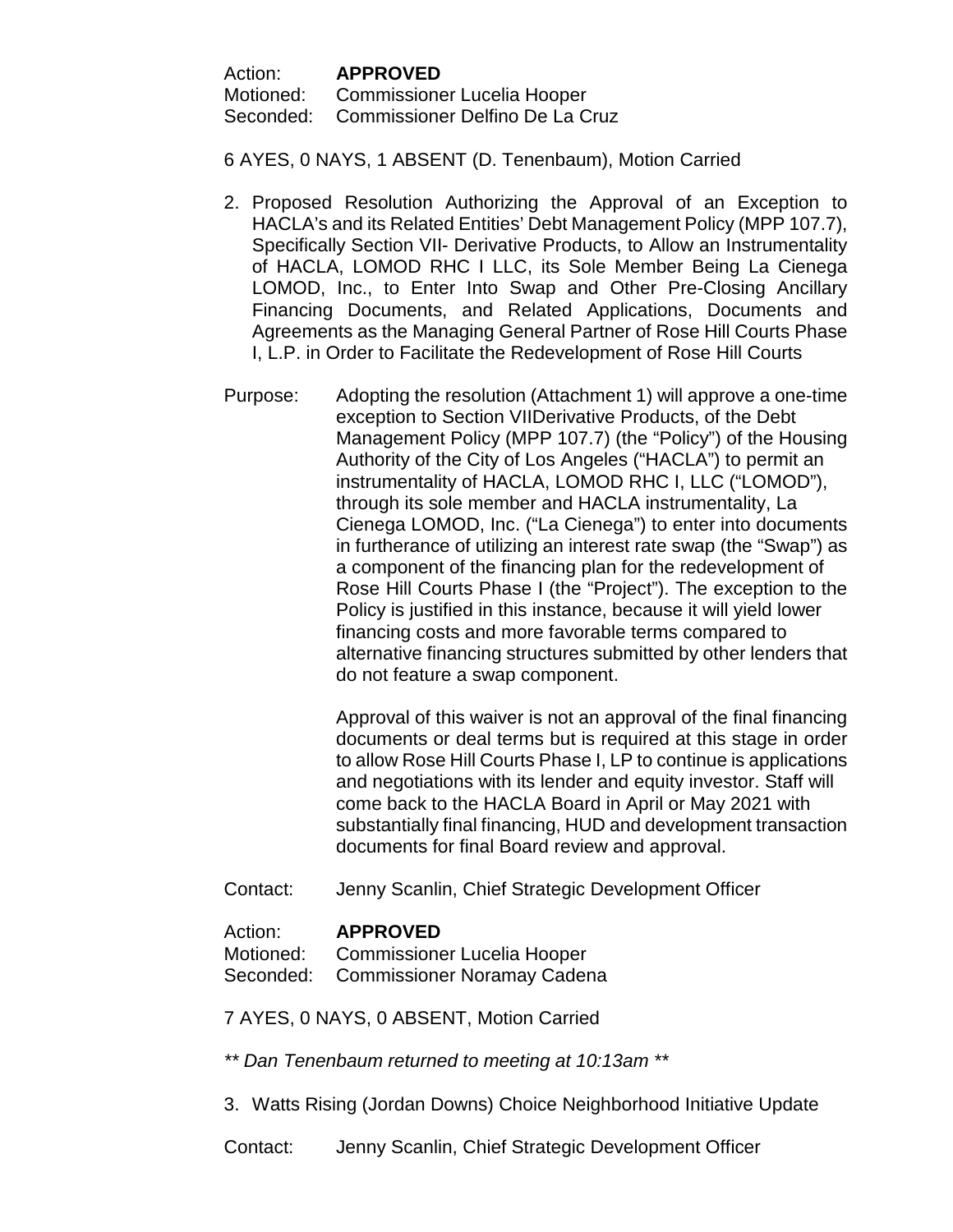### B. Consent Items

Routine business items are assigned to the consent agenda. These items will be approved by the Board in one motion. A Commissioner may request any consent agenda item be removed, discussed or acted upon separately. Items removed from the consent agenda for separate action will be considered in the "Excluded Consent Items" section below.

- 1. Proposed Resolution Authorizing the President and CEO, or Designee, to Execute a Contract Amendment with The Dunn-Edwards Corporation to Increase Contract HA-2018-14 to a Total Amount Not-to-Exceed \$1,562,000
- Purpose: The Housing Authority of the City of Los Angeles ("HACLA") is engaged in the ongoing practice of maintenance of its public housing portfolio. Activities that will increase the functionality, maintenance and improvement of its housing stock are crucial in preserving our low-income housing. The proposed contract amendment will allow HACLA to purchase as-needed paint and painting supplies for on-going maintenance of HACLA's 14 public housing sites ("Sites").
- Contact: Marisela Ocampo, Director of Housing Services

### Action: **APPROVED**

Motioned: Commissioner Noramay Cadena Seconded: Commissioner Delfino De La Cruz

- 5 AYES, 0 NAYS, 2 ABSENT (Hooper/Tenenbaum), Motion Carried
- 2. Proposed Resolution Authorizing the President & CEO, or Designee, to Execute a Contract with R&B Wholesale Distributors, Inc., for an Initial One-Year Term with Four (4) One-Year Options to Extend, for a Total Amount Not-to-Exceed \$820,000, Pursuant to Award Under IFB HA-2021-21, for the Purchase of As-Needed Gas Ranges
- Purpose: The Housing Authority of the City of Los Angeles ("HACLA") is engaged in the ongoing practice of maintenance and repair of its public housing portfolio. Activities that will increase the functionality, maintenance and improvement of its housing stock are crucial in preserving our low-income housing. The proposed contract will allow HACLA to purchase gas ranges on an as-needed basis for on-going replacements at public housing sites.
- Contact: Marisela Ocampo, Director of Housing Services

### Action: **APPROVED**

Motioned: Commissioner Noramay Cadena

Seconded: Commissioner Delfino De La Cruz

5 AYES, 0 NAYS, 2 ABSENT (Hooper/Tenenbaum), Motion Carried